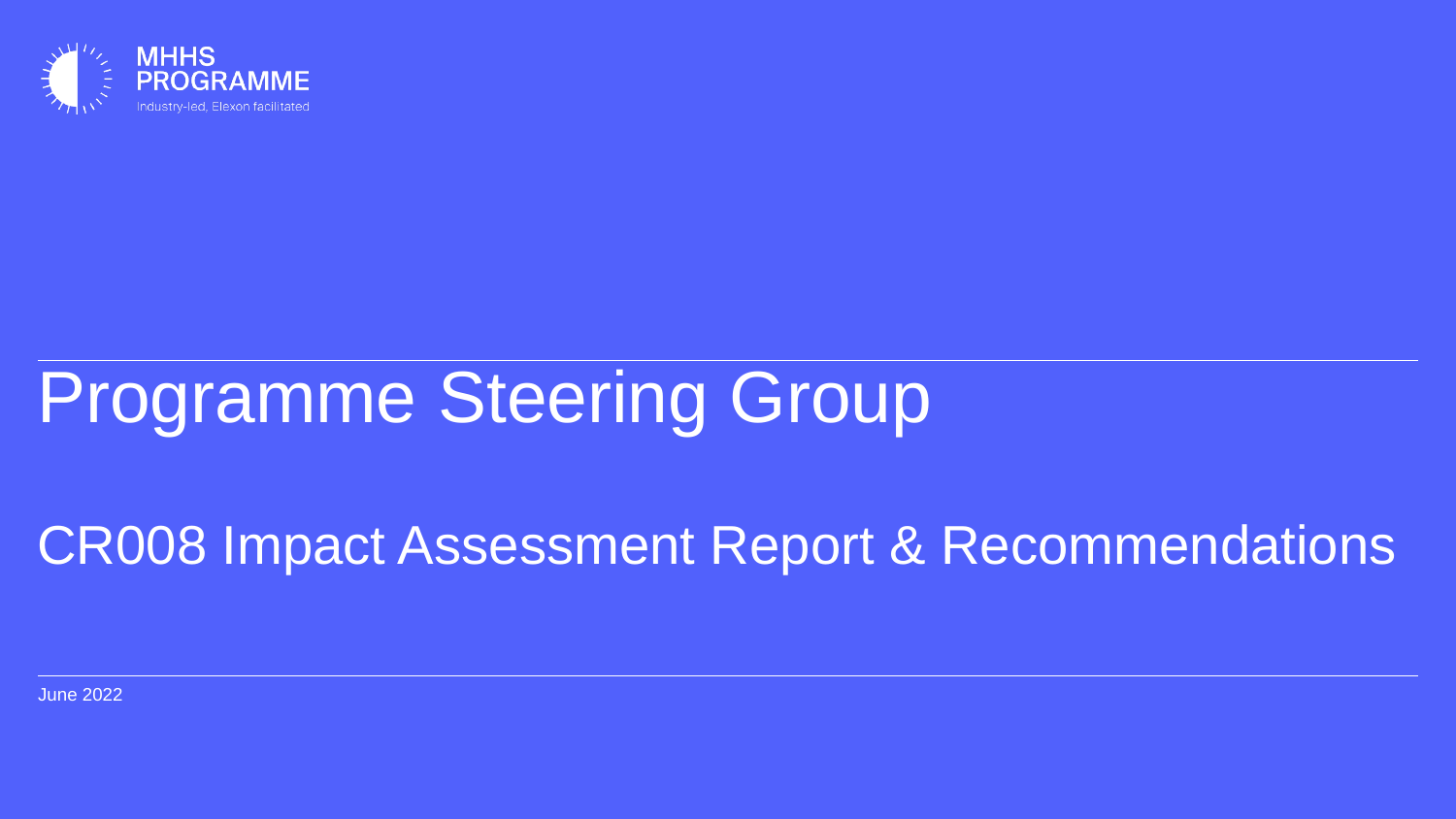### **Headlines**

#### **Objective of this session:**

**PSG to review the outputs of CR008 Impact Assessment and SRO to make a decision to approve or reject the CR.**

#### **Headlines:**

- **A significant majority of respondents supported the request** to add RECCo as a representative at Programme Steering Group (PSG), Design Advisory Group (DAG) and Testing and Migration Advisory Group (TMAG).
- The overall response rate for CR008 (11%) was lower than the last Impact Assessment for CR005 *Programme Cooperation Principles* in April (19%).
- The majority of responses **(13 out of 18 with 2 abstentions) agreed with the change with unqualified support.**
	- o One respondent (Large Supplier) stated the change will allow better assessment of risks and issues outside of the MHHS scope and ensure alignment with current and future RECCo processes. This will benefit the programme as it will enable faster and more reliable decision making.
	- o One respondent (DNO) considers RECCo as an integral part of MHHS delivery and as such should be fully engaged in the decisions that they will be expected to deliver against.

**We are bound to make a decision on the basis of the Change Request that has been raised, but there are opportunities to use Programme Participant feedback to inform future replanning activities if this change is approved.**

- **Two respondents** (BUUK Infrastructure and DCC) **supported the change, but highlighted the following considerations:**
	- o Greater involvement of essential service providers (such as St Clements Services) that hold an expert role in the provision of MPRS services is essential to MHHS discussions.
	- o Clarification is needed regarding the process RECCo will follow in engaging with industry and REC parties to ensure that they are truly representing those stakeholders.
	- o Any proposed changes to CSS will need to be impact assessed at a technical level. Whilst the programme is design led, these impact assessments will need to take place at the right time and RECCo involvement in the decision-making arrangements will support this.
- **One respondent (Software Provider) rejected the change by supporting RECCo as a key stakeholder in the programme, but raised concern there is insufficient detail in the Change Request on the impacts to M5 (Physical Baseline Delivered) and how RECCo would support the milestone with late involvement.**